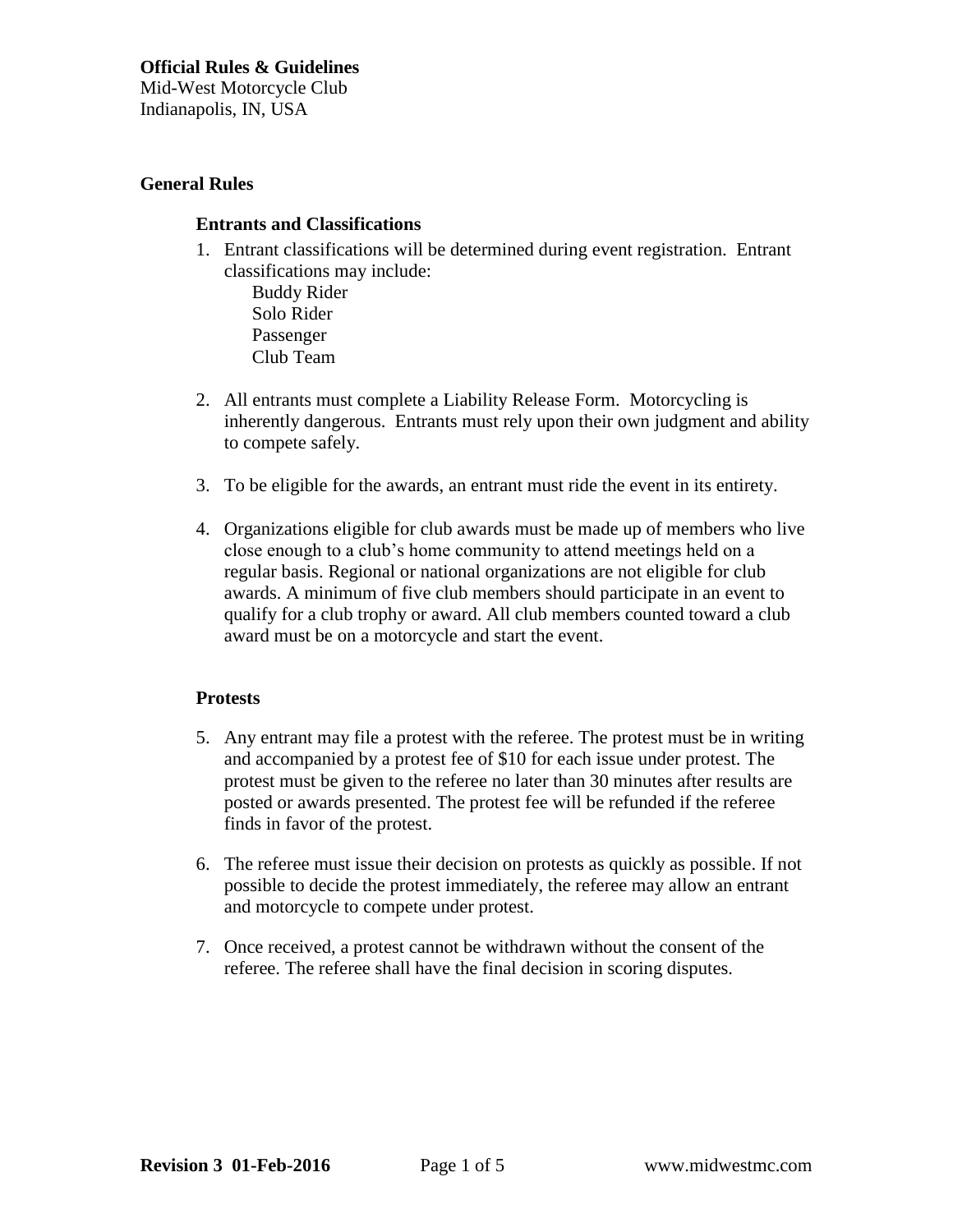#### **Offenses**

- 8. The referee may disqualify and/or suspend any entrant for violating these rules of competition, being overdue at the starting line, defiance or disobedience, or any other behavior detrimental to the event.
- 9. Entrants may be disqualified and/or ejected from the event for behavior that endangers their safety or the safety of others. This includes, but is not limited to burnouts, wheelies, and stoppies.

### **Timed Road Run (Road or Street Enduro)**

#### **General**

- 1. The objective of a timed road run is to arrive at secret checkpoint locations within a one minute window, given the average speed.
- 2. This event is based on entrants maintaining a specified time schedule where speed is not a determining factor. A series of checkpoints are used to collect entrants' times along the route. The course, described on a route sheet, may include paved and unpaved roads utilized by conventional automobiles.
- 3. The course must be laid out and time schedule established in compliance with all local and state laws, including speed limits.
- 4. Entrants must comply with all local and state laws, including speed limits. Any entrant receiving a traffic violation during the event is disqualified.
- 5. Timing devices are not limited to watches and timers. Computers, computerized speedometers and/or Global Positioning Systems (GPS) are allowed. Two-way radios or communications systems should not be used during the event. An entrant who becomes aware of a check location before arriving at the check shall inform the referee and disqualify herself/himself.
- 6. Registration will open no less than one hour before the key time. Route sheets will be given to entrants at registration the day of the event.
- 7. The route sheet will list the exact mileage between turns, the direction of each turn, and the turn indicator such as the street or route name. The route sheet will list the average speed. Any speed schedule changes must be indicated on the route sheet. The average speed must never exceed 45 mph. Any rest stops must be indicated on the route sheet including the length.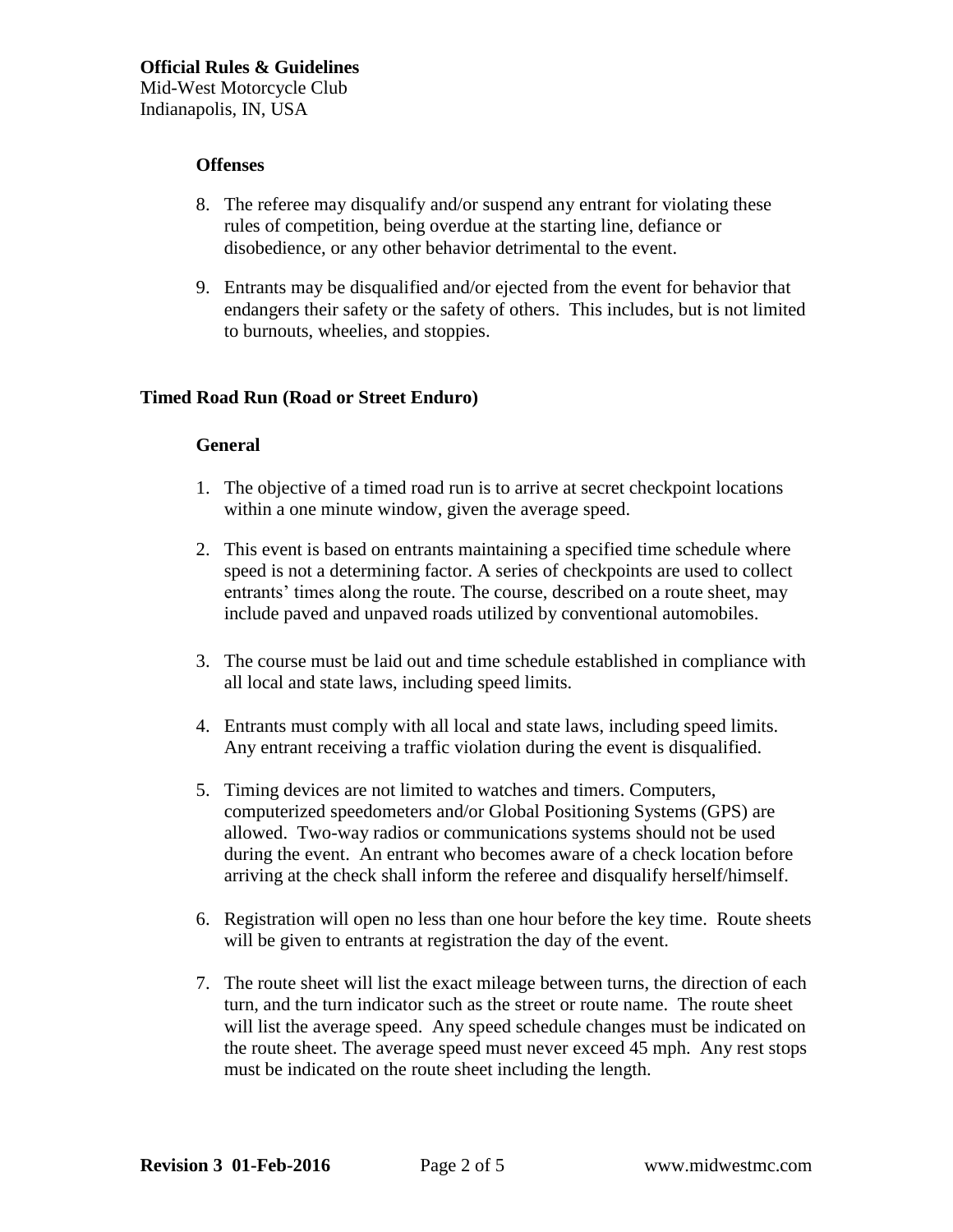- 8. The course must be traveled under the power of the motorcycle or the entrant's own muscular energy.
- 9. An entrant who leaves the course may continue only returning at the point where they left the course.
- 10. Starting order may be determined either by the order in which entries are received or by drawing. The method by which the order is chosen will be stated at registration. There may be open numbers in the order they are assigned. The rider number should be displayed on the right side of the headlight.
- 11. The time of the rider's meeting will be stated at registration. Attendance of the rider's meeting is highly recommended, but not mandatory.
- 12. At the starting time, which is one minute after the key time, the starter will send off one entrant every minute. If there are more than 100 entrants, more than one may be started every minute.
- 13. Teams, if included as part of the event, are made up of three entrants (excluding passengers). A club team consists of three entrants who are members of the club they are representing. Entrants each may compete as part of only one team, but may also compete as individuals.

# **Checkpoints**

- 14. There must be between two and eight checkpoints. The location of the checkpoints are kept secret and known only to the run organizer. The checkers are told the location of their checkpoints no earlier than absolutely necessary and are instructed to keep the location secret.
- 15. The checkers are given watches synchronized within one second of the master watch. The watches are verified when issued to the checkers and verified again when returned. If a watch is more than 5 second off the master watch, the time recorded from the checkpoint is void. Smartphones synchronized to cell towers may be used in place of watches.
- 16. Checkpoints must not be more than 40 miles apart. Checkpoints must not be less than 5 miles apart. If the meet is 100 miles or less, the minimum distance is 3 miles. For minimum and maximum distances, the start is considered a checkpoint.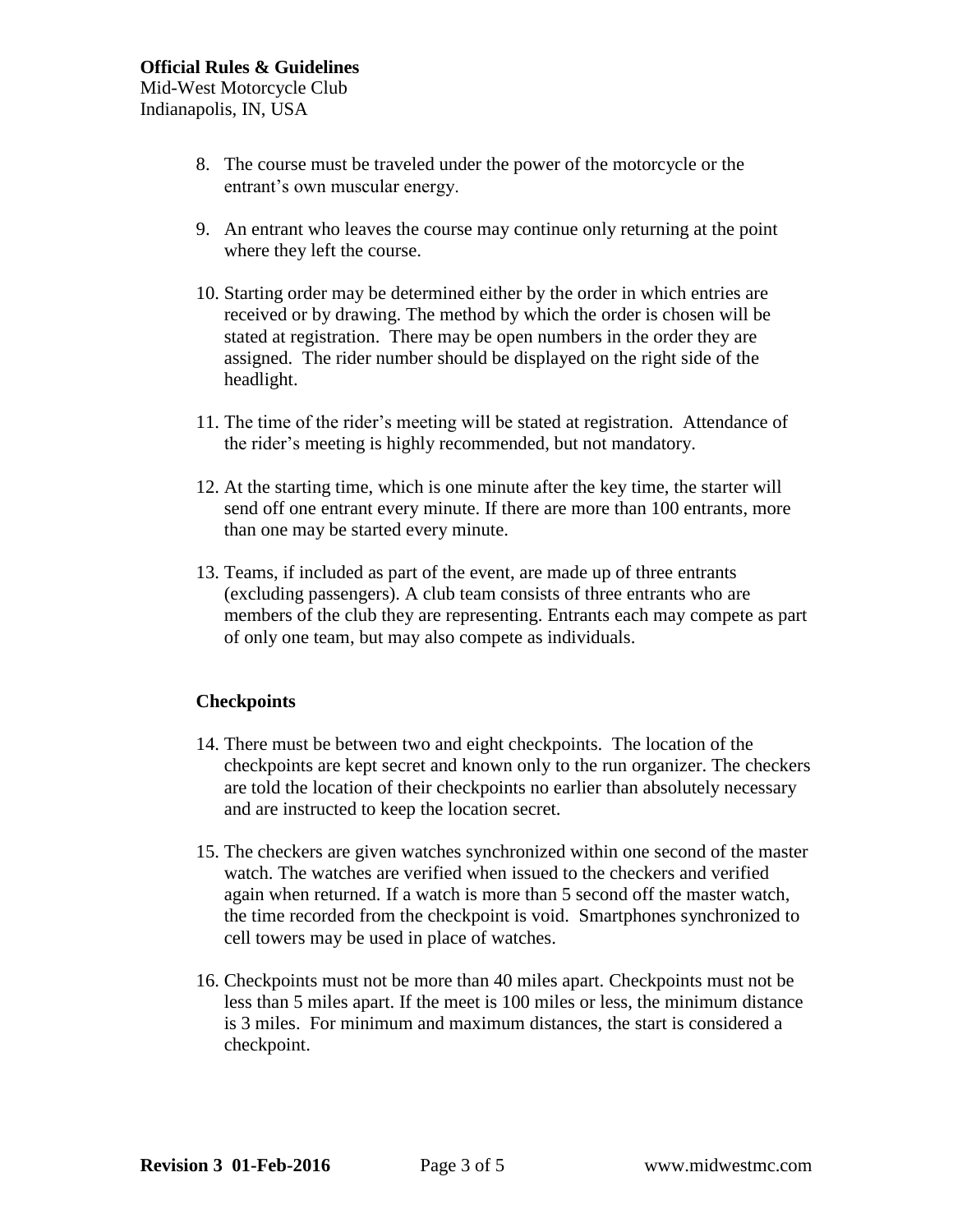Indianapolis, IN, USA

- 17. All checkpoints must be open 15 minutes prior to the scheduled arrival of the first entrant. They must remain open thirty minutes after the last entrant's scheduled time of arrival. If all entrants are accounted for, the checkpoint may close.
- 18. Checkpoints are marked with a sign, safety cone or other easily identifiable marker. Checkpoints should be on the right-hand side of the road.
- 19. The checkers record the time entrants arrive at their checkpoint. The checkers will record the time the entrant puts their foot down. If the entrant does not stop, the time the front tire crosses the safety cone will be recorded. If an entrant stops or pulls off of the course within sight of the checkpoint, their time will be recorded. The entrant must enter the checkpoint from the proper direction. It is the entrant's responsibility to ensure the checker has their rider number.
- 20. If more than 50 percent of the entrants still in contention at the previous checkpoint reached a check station that is in question, then the questioned checkpoint will be declared official.
- 21. An entrant leaving the start before their scheduled departure time will be penalized 2 points for each minute they are ahead of schedule.

# **Scoring**

22. The objective of the run is to arrive at the checkpoint within a one minute window. Entrants are scored on a points-lost basis, with the best score a zero. The time the entrant is scheduled to arrive at the checkpoint is calculated using the following equation:

$$
time = \frac{distance}{speed} \times 60
$$

time (minutes) = distance (miles) / average speed (miles/hour) x 60 (minutes/hour)

or  $t = d \div s$  x 60